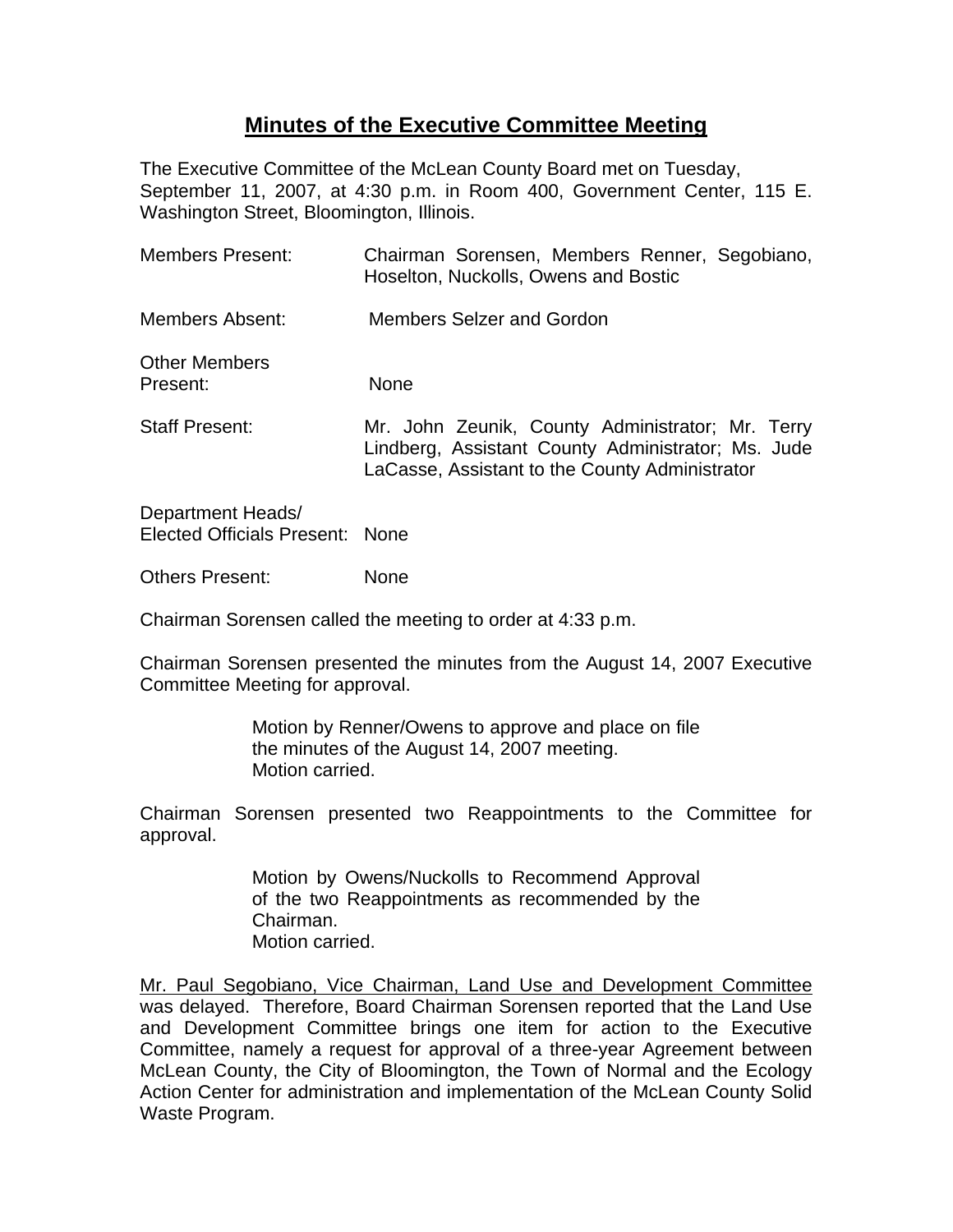Minutes of the Executive Committee September 11, 2007 Page Two

> Motion by Bostic/Renner to Recommend Approval of a Three-year Agreement between McLean County, the City of Bloomington, the Town of Normal and the Ecology Action Center for Administration and Implementation of the McLean County Solid Waste Program.

Mr. Hoselton referred to the payment of \$7,500.00 made by the County every month to the Ecology Action Center for the implementation of the McLean County Solid Waste Program. He asked if the City of Bloomington and the Town of Normal participate in any manner, and, if they do not, are the rural towns included in the program. Mr. Zeunik replied that the City of Bloomington and the Town of Normal do not participate financially in the program. He explained that the \$7,500.00 comes from the Host Fee that is paid by Allied Waste Management to the County. Under State law, the County is required to provide an educational program and a recycling program County-wide.

Mr. Zeunik stated that the County contracts with the Ecology Action Center for the programs and applies the Host Fee revenue as payment. Mr. Zeunik advised that the program does include the rural areas, including Chenoa. The rural municipalities are eligible to receive a recycling grant. The educational component of the program is offered to school districts on a regular basis, targeting  $4<sup>th</sup>$  and  $5<sup>th</sup>$  grade classes.

Mr. Hoselton asked if some of the smaller communities, such as Anchor and Cropsy, are also participants in this program. Mr. Zeunik replied that any incorporated City, Town or Village is invited, on an annual basis, to apply for a grant to assist that community with recycling. This helps defray the cost of a dumpster in some communities and in others it helps defray the cost of setting up a recycling station.

Mr. Zeunik indicated that the educational component, which is directed at the schools, is available to all of the school districts in McLean County.

Mr. Hoselton asked if the McLean County school districts that extend into adjacent Counties, such as Prairie Central in Livingston County, can also participate. Mr. Zeunik replied that they can still participate in the program.

Mr. Segobiano arrived at 4:36 p.m.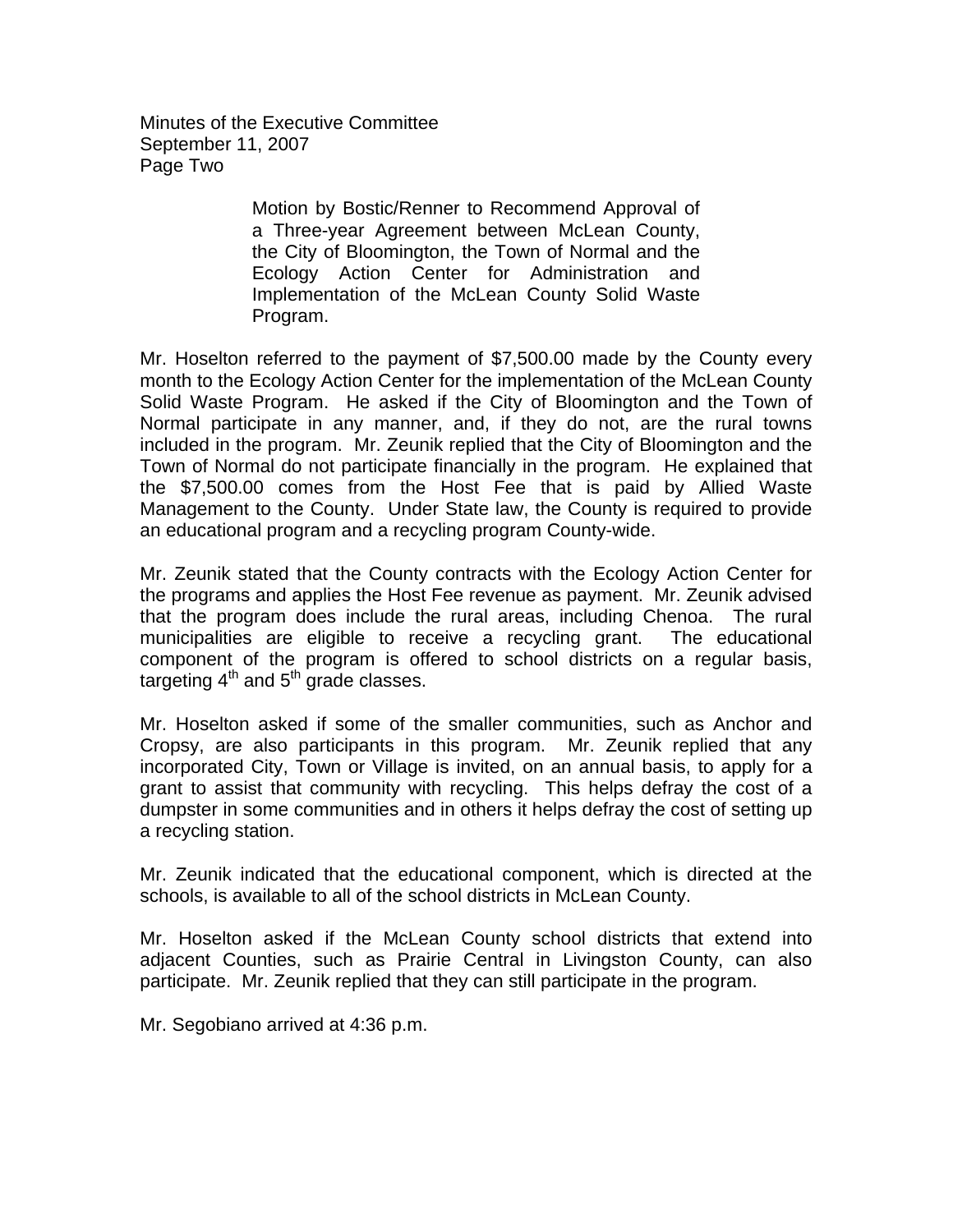Minutes of the Executive Committee September 11, 2007 Page Three

Mr. Owens asked if all of the Towns take advantage of this program. Mr. Zeunik responded that there are some communities that do not apply for the program. He stated that a Resolution is presented to the Board each year, which summarizes the recycling grants and the communities that participate. Mr. Zeunik added that some communities that participate need to be reminded to send the County an invoice so they can receive the funds. He noted that the County requires proof that the municipality operated a program before the money can be sent.

Mr. Segobiano recommended that a representative of the Ecology Action Committee appear before the County Board to give a presentation on the various programs offered by the Center.

Chairman Sorensen called for a vote on the Motion.

Motion carried.

Chairman Sorensen asked if there were any additional questions or comments. There were none.

Ms. Diane Bostic, Chairman, Property Committee, reported that the Property Committee brings no items for action to the Executive Committee.

Chairman Sorensen asked if there were any questions. Hearing none, he thanked Ms. Bostic.

Mr. Stan Hoselton, Chairman, Transportation Committee, reported that the Transportation Committee brings no items for action to the Executive Committee.

Mr. Segobiano complimented the Transportation Committee on the work done on the White Oak Bridge. He noted, however, that he has received several complaints on the approach to White Oak Road from Graham Street. Mr. Segobiano suggested that there needs to be a light at the corner of White Oak Road and Graham Street.

Chairman Sorensen asked if there were any additional questions or comments. There were none.

Mr. Benjamin Owens, Vice Chairman, Finance Committee, reported that the Finance Committee brings one item for action to the Executive Committee.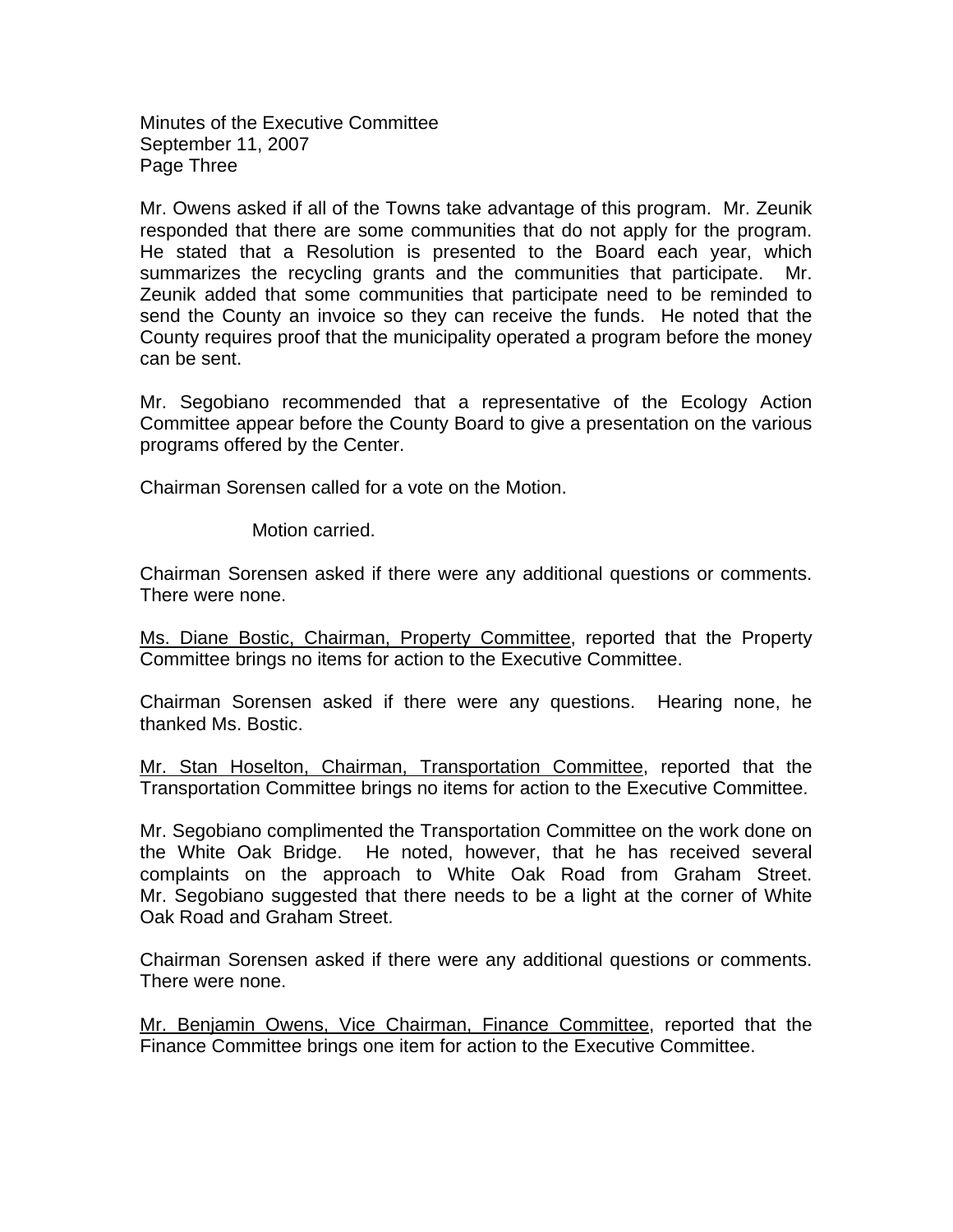Minutes of the Executive Committee September 11, 2007 Page Four

Mr. Owens presented a request for approval of an Emergency Appropriation Ordinance Amending the McLean County Fiscal Year 2007 Combined Annual Appropriation and Budget Ordinance, County Recorder's Document Storage Fund 0137, County Recorder's Office 0006.

Mr. Owens explained that this item is a result of the recommendations presented in the MAXIMUS Report. He noted that there are no FTE changes.

> Motion by Owens/Nuckolls to Recommend Approval of an Emergency Appropriation Ordinance Amending the McLean County Fiscal Year 2007 Combined Annual Appropriation and Budget Ordinance, County Recorder's Document Storage Fund 0137, County Recorder's Office 0006. Motion carried.

Chairman Sorensen asked if there were any questions or comments. Hearing none, he thanked Mr. Owens.

Mr. Owens announced that the Finance Committee meetings have been moved to the first Wednesday of every month at 7:30 a.m.

Mr. Tari Renner, Chairman, Justice Committee, reported that the Justice Committee brings no items for action to the Executive Committee.

Mr. Renner announced that the Justice Committee meetings have been changed to the first Tuesday of every month at 4:30 p.m.

Chairman Sorensen asked if there were any questions or comments. Hearing none, he thanked Mr. Renner.

Mr. Hoselton expressed concern that the Transportation Committee is short one individual due to a Member's teaching schedule. He stated that Mr. Baggett advised him that he would be unable to attend the Transportation Committee meeting in the near future.

Chairman Sorensen advised that the Board has experienced situations where a Board Member was unable to attend or chose not to attend meetings. He noted that, as elected officials, they are seated until they choose to do otherwise. Chairman Sorensen stated that, according to the County Board Rules, only six members can be appointed to a Committee.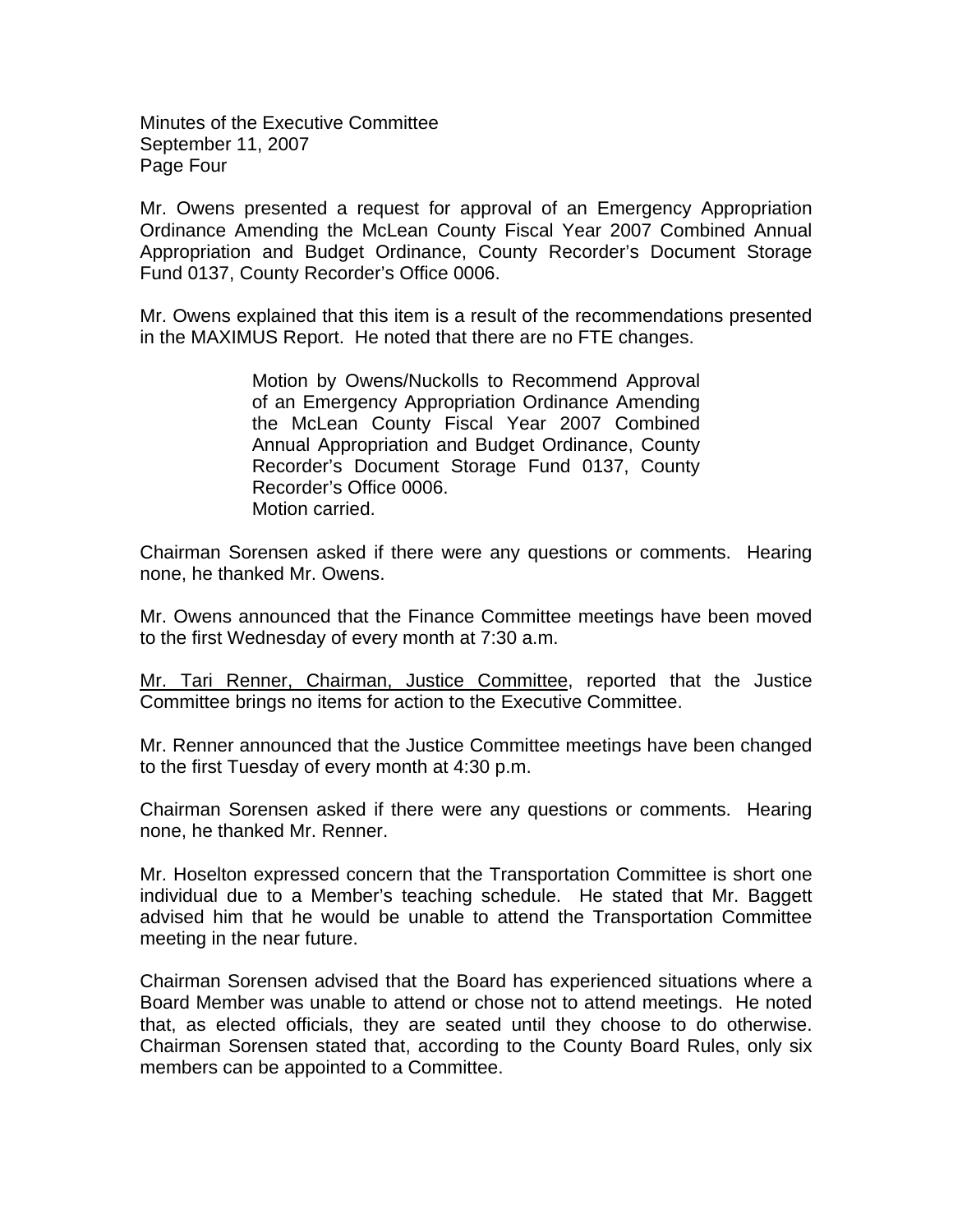Minutes of the Executive Committee September 11, 2007 Page Five

Mr. Zeunik suggested that the Transportation Committee consider moving their meeting date and time, such as was done by the Finance and Justice Committees.

Mr. Segobiano indicated that he may consider moving the time of the Land Use and Development Committee meetings.

Mr. Hoselton advised that he will be gone most of the month of October, which adds a burden to the remaining four members of the Transportation Committee.

Mr. Zeunik stated that Mr. Baggett has an early morning class that makes it difficult for him to get to early morning meetings, including the County Board meeting.

After a discussion, Chairman Sorensen noted that the Committee suggested the following possible solutions:

- $\triangleright$  Change the meeting date and time;
- $\triangleright$  Appoint an alternate to the Transportation Committee;
- ¾ Board Chairman and Committee Chairman sit down with Board members who cannot or do not attend Committee meetings to remind them of their responsibility to serve on the County Board and Board Committees.

Chairman Sorensen announced that he received a communication regarding the Human Services Transportation Planning Committee, which is a policy-setting board that meets quarterly in Pontiac. It covers the geographic area of McLean County, Champaign County, DeWitt County and Livingston County. Chairman Sorensen stated that they have requested that a member of the County Board serve on this Committee. He asked anyone who is interested in representing the County to let him know. Chairman Sorensen indicated that if he does not get a volunteer from the Executive Committee, he will present the request at the Board meeting.

Ms. Bostic asked if this is part of SHOWBUS. Chairman Sorensen replied that SHOWBUS is one of many programs that operate in the region that receives grant funding through this policy board. He noted that the policy board is made up of one County Board Member from each of these Counties.

Mr. Zeunik reminded the Committee that he will present the Fiscal Year 2008 Recommended Budget at the Board Meeting on Tuesday, September 18<sup>th</sup>. He stated that, following the presentation of the budget, the oversight committees will need to look at the calendar to schedule meetings to review individual departmental budgets.